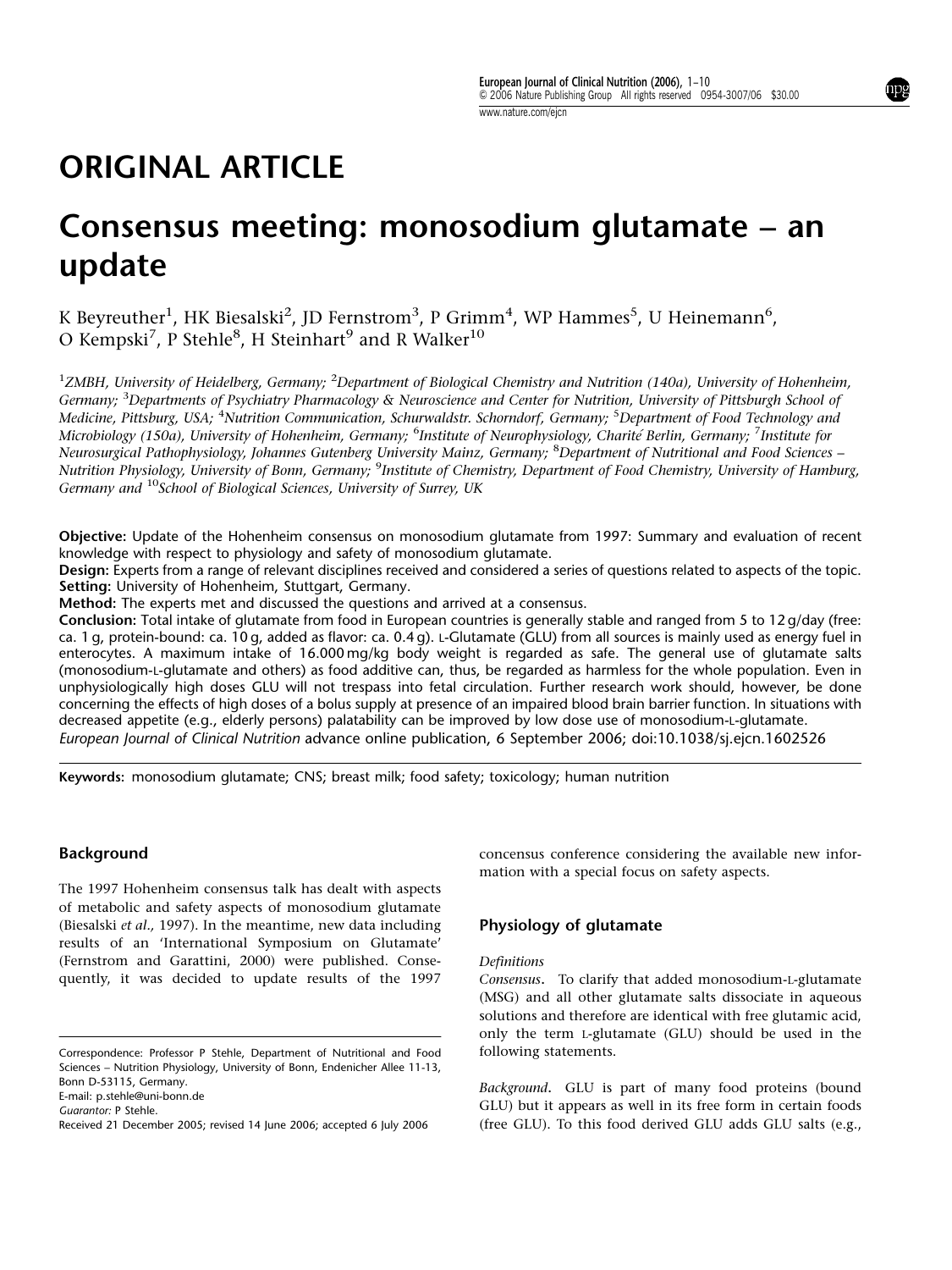MSG) that are used as food enhancer in instant products such as soups, sauces or pizza. Presently, six additives are admitted in the European Union (EU): GLU (E620) and its sodium (E621), potassium (E622), calcium (E623), ammonium (E624) and magnesium (E625) salt. These food enhancers are not allowed to be added to milk, emulsified fat and oil, pasta, cocoa/chocolate products and fruit juice. Following the compulsory EU-food labeling law the use of 'enhancer' has to be declared and the name or E-number of the salt has to be given. GLU salts dissociate in the neutral area so that independent from origin and salt species free GLU is formed.

## Estimated intake of GLU from natural sources (European diet, Asian diet) and as food additive

Consensus. In Germany average intake of native GLU (as protein constituent or in free form in foods) can be calculated to about 10 g/day (range: 4.6–12 g/day). The use of new technologies in food processing (e.g., microwave technology) does not influence native GLU content.

With respect to added GLU, only limited data are available. In EU countries the mean intake ranges from 0.3 to 0.5 g/day; in Asian countries people consume in average 1.2–1.7 g/day. It is, however, to mention that the individual GLU intake from food additives shows broad variations; high consumers in Europe may reach up to 1 g/day, in Asian countries 4 g/day. Average intake in EU countries might only be slightly increased since 1997.

The amount of GLU added to a specific product is limited by the fact that increasing amounts of GLU will not increase but decrease palatability. When specific nucleotides are added as flavors to the products GLU content can be lowered due to 'synergisms' of taste.

Background. With respect to the amount of protein bound GLU in a mixed diet only limited data are available. This is due to the fact that the amino-acid composition of a food protein is commonly assessed after acid hydrolysis and that glutamine residues are decomposed to GLU during this process. In consequence, most of the amino-acid composition data published only include the percentage of 'GLX' per 100 g of protein/16 g of nitrogen reflecting the sum of GLU plus glutamine (Kuhn et al., 1996). With the assumption that ca. 40% of GLX are native GLU residues, the amount of protein bound GLU can be estimated to 4–12 g/100 g food protein (Anderson and Raiten, 1992). Considering an average protein intake of 90 g/day for young adults (German Nutrition Society 2004), GLU intake from intact protein approached 3.6–10.8 g/day.

In addition to bound GLU, some products like fresh fruits, vegetables and cheese contain various amounts of free GLU (unprocessed potatoes: 50–80 mg/100 g, tomatoes: 200–  $300 \,\text{mg}/100 \,\text{g}$ , tomato products: up to  $630 \,\text{mg}/100 \,\text{g}$ , long matured cheese like Parmesan: up to 1200 mg/100 g). Based on a mixed diet, intake of free GLU can be presently estimated

to 1 g/day. As the consumption of tomatoes/tomato products and cheese consistently increased in Germany during the last years (German Nutrition Society 2004), a further increase in free GLU intake from food can be expected.

Within the last couple of years, 'low-carb diets' were heavily promoted in western societies (Berkowitz, 2000). Energy deficits due to low carbohydrate intake are generally compensated by a quantitatively higher protein, which may slightly increase GLU intake.

As food enhancer GLU is preferably used in form of MSG. The concentration in convenience foods adds up to 0.1–0.8% of weight which is similar to the concentration of native free GLU in tomatoes or parmesan. Based on measured added GLU content of over 500 MSG-containing food items obtained from the grocery, Rhodes et al. (1991) calculated daily added GLU intake in the United Kingdom (UK). These are: whole population, 586 mg/day; households buying foods in each category examined (likely to be maximum intake), 1560 mg/day; extreme users (97.5th percentile consumers), 2330 mg/day (likely to be maximum intake); children, 10–11 and 14–15 year, 1300 mg/day (if 40 kg body weight, 33 mg/kg/day; if 60 kg body weight, 22 mg/kg/day). If extreme consumption group weighs 70 kg (adults), daily dose is about 30 mg/kg/day; if whole population averages 50 kg (all ages), daily dose is about 12 mg/kg/ day (Rhodes et al., 1991).

In Western societies, there is a general trend to an increased consumption of flavored convenience food. Theoretically, this change in behavior might lead to an increased GLU intake, which is used in these products as flavor. On the other hand, the food industry steadily increases the number of MSG-free products due to an enhanced reservation of the consumer against food additives (Dillon, 1993). Consequently, overall intake of added GLU might not be significantly altered.

In Asia, especially in Japan and Korea MSG and other GLU salts are used more intensively than in Europe. In these countries the intake of added GLU is estimated to 1.2–1.7  $g$ /day (for details see Biesalski et al. (1997)). In a highly seasoned restaurant meal, however, intake as high as 5000 mg or more may be possible (Yang et al., 1997).

What is the role of GLU in biochemical and metabolic processes? Consensus. Most of GLU (up to 95%) derived from food (bound and added) is used as energy source by the enterocytes of the intestinal mucosa.

Background. In healthy adults, GLU can be endogenously synthesized in adequate amounts and, thus, is qualified as a nonessential (dispensable) amino acid (Fürst and Stehle, 2004). The daily GLU turnover is calculated to about 48 g (Garattini, 2000). GLU liberated from food protein is quantitatively absorbed from the lumen. Absorption kinetics is influenced by the retention time in the stomach and the surrounding matrix in the gut.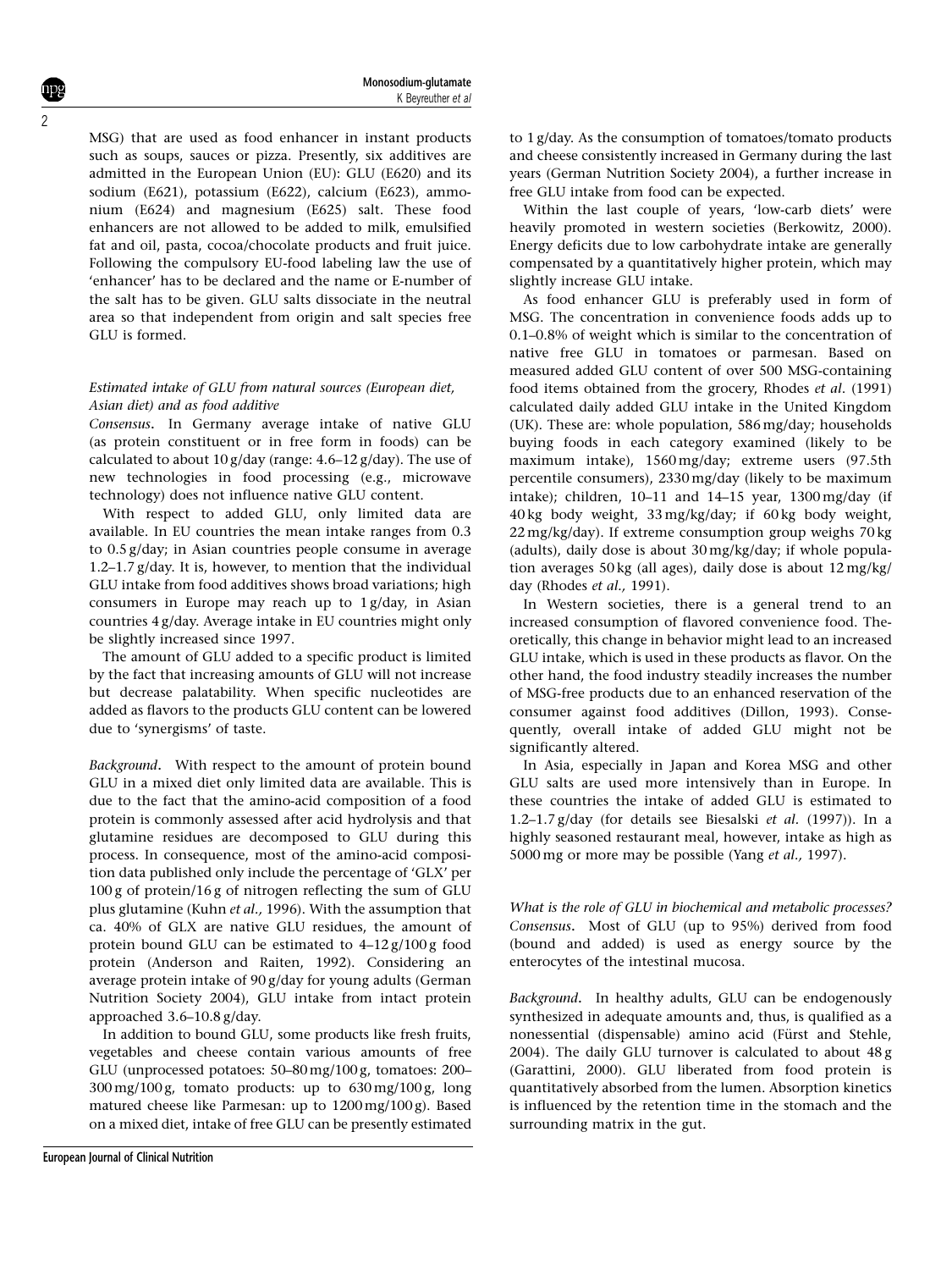Studies over the last two decades have demonstrated extensive catabolism of nonessential amino acids in intestinal mucosa (Burrin and Reeds, 1997). In recent years, there has been growing recognition that catabolism also dominates the first-pass intestinal utilization of dietary essential amino acids (Stoll et al., 1998). The major objective of current views of intestinal mucosal amino acid catabolism and its implications for protein and amino acid nutrition is the role of nonessential (indispensable) amino acids like GLU. Current studies of Reeds et al. (2000) demonstrated that GLU is the most important oxidative substrate for the intestinal mucosa. In addition, GLU (via glutamine) appears to be a specific precursor for the amino acids arginine and proline as well as for the tripeptide glutathione by the small intestinal mucosa. Glutathione clearly plays an important role in the protection of the mucosa from peroxide damage and from dietary toxins. These results raise the intriguing questions whether dietary GLU is an indispensable factor for the maintenance of mucosal health.

## Intestinal metabolism of GLU derived from natural sources or food additives and its function: are there differences?

Consensus. Food-derived protein-bound and free GLU and GLU derived from food additives are similarly metabolized in the human body.

Background. It is well known that GLU penetrates carriermediated but largely  $Na(+)$ -independent through the cell membranes. There are no differences in luminal uptake between GLU liberated from proteins, natural free GLU and additive GLU. All GLU taken up is used for the diverse synthesis processes in intracellular compartments (Kovacevic and McGivan, 1983; Hundal et al., 1986; Low et al., 1992).

Fetal development: does the placenta barrier control GLU transfer? Consensus. The placenta barrier controls GLU transfer even in situations of elevated maternal plasma levels. The limitation of transplacental transfer is due to placental metabolism of GLU.

Background. The early non-human primate studies of Stegink et al. (1975) in pregnant females showed that even very large, intravenously infused doses of GLU penetrate only to a minor extent into the fetal circulation. A biochemical explanation is offered by the recent studies in sheep, in which the placenta was shown to extract GLU from both the maternal and fetal circulations for use as a principal energy source (Battaglia, 2000).

Up to which maternal plasma level this may be applicable has been also tested in rhesus monkeys their placenta being morphologically and functionally the most similar to human placenta (Stegink et al., 1975). Pregnant females received during 1 h intravenous drip containing 0.15, 0.17– 0.19, 0.22 or 0.40 g MSG/kg bw, respectively. Infusions with 0.15–0.22 g/kg bw increased the maternal plasma level from a baseline value (50  $\mu$ mol/l) to about 500–1000  $\mu$ mol/l; GLU concentration in fetal plasma was thereby, however, not affected. Only at the highest exposure (0.40 g/kg bw) associated with a maternal plasma level of about  $2800 \mu$ mol/l there was an increase of the fetal plasma level up to  $440 \mu$ mol/l. A plasma level between 2000 and  $2500 \mu$ mol/l was identified as barrier for the GLU transfer to the fetus. It is therefore concluded that a transfer of GLU from mother to fetus is highly unlikely even with the highest oral intake (see above).

## Umami receptor and transduction mechanism: is it a selective taste? Umami perception-recognition and palatability: nutritional aspects

Consensus. The Umami receptor is present in humans and gives rise to a selective taste. The Umami receptor is specific for GLU but might also detect other free amino acids.

Background. Considerable behavioral and electrophysiological evidence already existed in the 1980s supporting the notion that GLU (umami) represents a fifth basic taste, separate from sweet, sour, salty and bitter or combinations of these tastes. For example, in human taste testing studies, subjects could differentiate umami tastes from those of the other basic tastes, in both simple and complex food matrices (Yamaguchi, 1987). In electrophysiological studies, recording from afferent chorda tympani fibers in dogs, taste cells were found that responded to GLU application to the tongue independent of sodium receptor stimulation (sodium receptors were blocked with amiloride) (Nakamura and Kurihara, 1991). In addition to these earlier results, glossopharyngeal afferent fibers were identified in mice that responded to GLU (and mononucleotide) applications to the tongue, but not to the other basic tastants (Kurihara and Kashiwayanagi, 2000).

More recently, attempts have been made to identify the specific type of receptor on the tongue that mediates umami taste. One approach has been pharmacologic, and it was examined in rats and humans whether agonists at known neuronal GLU receptors are perceived as having umami taste. In rats, studies have focused on taste preference and taste synergy studies, and evidence was found for an umami taste receptor that shares pharmacologic similarities with the metabotropic GLU receptor 4-subtype (mGLU-R4) (Delay et al., 2000). In human studies, subjects reported the presence and intensity of umami taste for a variety of GLU receptor agonists. The result was that the umami taste receptor is probably a metabotropic, but not an ionotropic GLU receptor, perhaps somewhat similar to, but not identical with the metabotropic GLU receptor subtype-4. Kurihara and Kashiwayanagi (2000) concluded from their human studies that the umami taste receptor may be a unique GLU receptor subtype.

A second approach has been to use molecular techniques to identify candidate umami taste receptors. One strategy,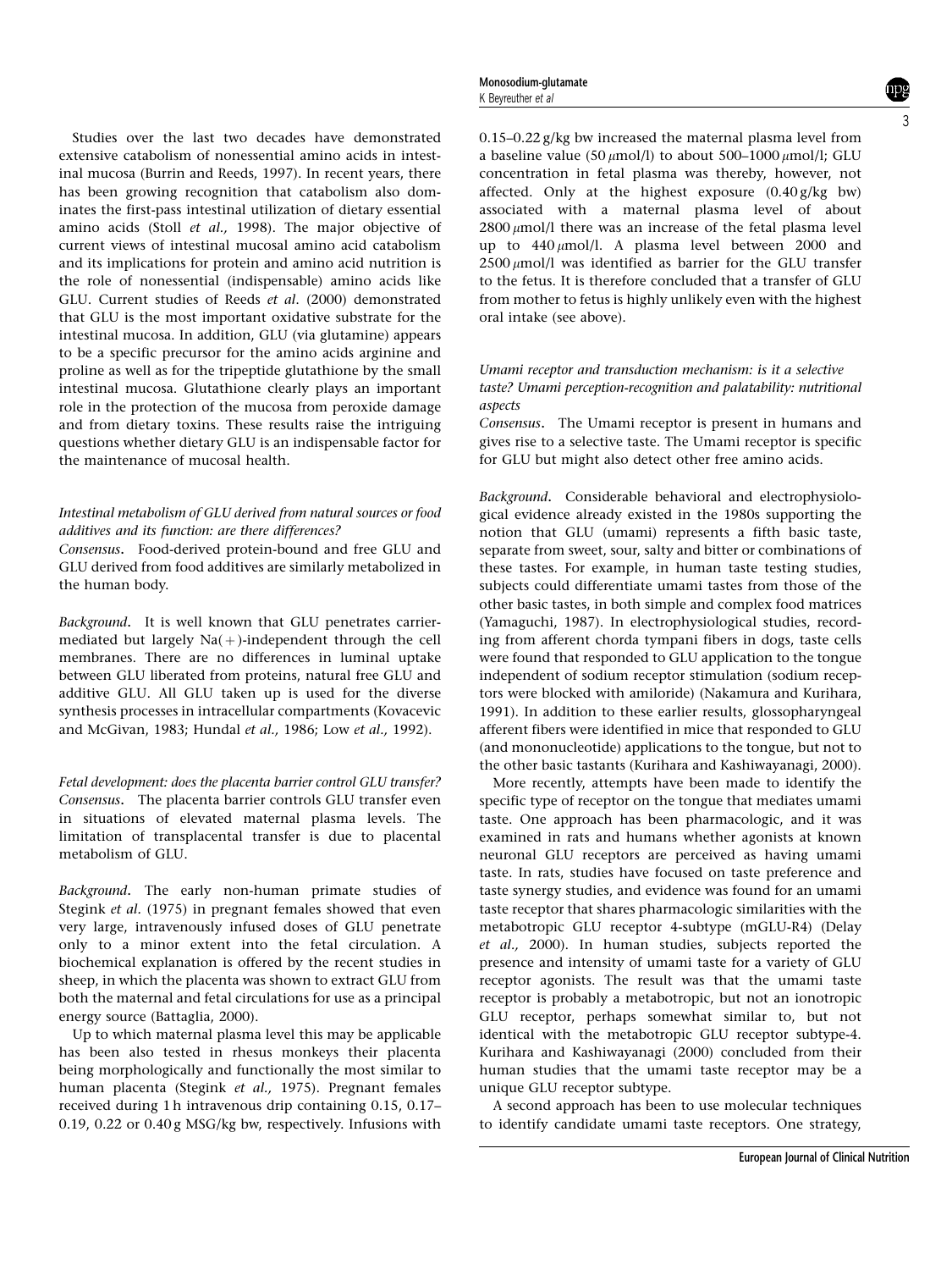based on earlier work suggesting that the mGLU-R4 might function as an umami taste receptor, has been to search for the expression in taste tissue of the mGLU-R4. A gene expressing an N-terminal truncated version of the mGLU-R4 has been found in rat taste buds; this receptor elaborates umami taste receptor-like properties (Chaudhari et al., 2000). Another strategy has been to use novel screening strategies to create a taste-bud enriched cDNA library from rats, and use it to search for candidate taste receptors. This approach has led to the identification of a set of G-protein-coupled receptors, organized into two receptor families (taste receptor 1 (T1R) and taste receptor 2 (T2R)) that elaborate the basic taste modalities, including umami (Hoon et al., 1999; Nelson et al., 2002; Zhao et al., 2003). Umami taste receptors fall into the T1R family of receptors, and recent studies in knockout mice suggest that a particular member of the T1R family (the  $T1R1 + 3$  variant) serves as an L-amino-acid receptor in rat taste buds (Zhao et al., 2003), and an umami-specific taste receptor in humans (Li et al., 2002).

Finally, a recent report has identified in humans a specific ageusia for GLU, suggesting that such individuals may lack an umami taste receptor (Lugaz et al., 2002).

## Does GLU improve palatability and does it have nutritional impacts on certain subjects?

Consensus. Added GLU improves food palatability and taste. Sodium or calcium salts of GLU increases acceptability of new flavors. Liking of GLU-enriched foods may contribute to maintain nutrient intake in subjects with reduced chemosensory sensitivity, for example institutionalized elderly persons.

Background. Taste and smell losses can reduce appetite and may lead to inadequate dietary intake, a situation frequently occurring in elderly. Most of these chemosensory deficits are not reversible. Symptomatic treatment including intensification of taste and odor can compensate in part for perceptual losses. One method for treatment involves a sensory enhancement of foods with flavors and MSG. Several studies showed that amplification of flavor and taste can improve food palatability, increase salivary flow and local immunity and thereby at least acceptance of food (Schiffman, 2000; Mojet et al., 2003).

In institutionalized elderly persons and in hospitalized diabetic patients, the addition of MSG to specific foods in a lunch meal induced an increased intake for those foods with a subsequent decreased intake of foods presented later in the meal. In both populations only food selection was affected by MSG but meal size remained the same (Bellisle, 1998).

With the idea to reduce sodium intake studies have been performed to exchange sodium salts in foods with calcium salts, for example calcium diglutamate. Addition of calcium diglutamate raised liking of fried sausages (Bratwurst) similar to the corresponding sodium salt-enriched products (Woodward et al., 2003).

Based on broad range of experimental data and human studies, MSG or calcium diglutamate can be used cautiously by the consumer in order to increase palatability and can also be used selectively by nutrition experts in order to influence food selections towards a healthy diet composition specifically in individuals with either a low food intake or disturbance of taste and smell.

## GLU safety in food supply

#### General aspects

Food has to be safe. This statement is of paramount meaning in the legislation of virtually all countries and governs the work of international bodies dealing with food and/or health. However, inappropriate eating habit, or individual predisposition (e.g. idiosynkrasie, metabolic disorders) show that it is not possible to make food absolutely safe for every person and under all circumstances. Therefore, the definitions of food safety take these restrictions into consideration.

According to the general principles of Codex alimentarius (1995) food safety is the assurance that food will not cause harm to the consumer when it is prepared and/or eaten according to its intended use. Several other definitions are published:

- ISO 8402: Food safety means the state in which risk of harm to persons or damage is limited to an acceptable level
- ISI/CEI Guide 2: Food safety means freedom from unaccepted risk of harm
- OECD, 1993: 'A food is safe if there is a reasonable certainty that no harm will result from its consumption under the anticipated conditions of use'.

Thus, one is aware that virtually no food can be described to which a zero-risk may apply. This background leads to the question as to the 'acceptable level of risk' or 'the reasonable certainty'. It is commonly accepted that this limit rests on social consensus.

Whereas it is still a problem to assess the safety of a complex food, the assessment of a distinct compound that may be employed as a food additive is a well established procedure. The principles of which follow the recommendations of FAO/WHO Expert Committees and base on testing all toxicological endpoints as well as the definition of acceptable daily intake amounts that take into account a safety margin of a factor 100. This experimentally determined amount is defined as the 'no observed adverse effect level' (NOAEL).

#### Can we define a safe level of intake regarding added GLU?

Consensus. Based on dietary animal studies (metabolic control), a NOAEL of 16 000 mg/kg body weight was calculated in weaning animals, on parenteral supply 500– 1000 mg/kg body weight.

4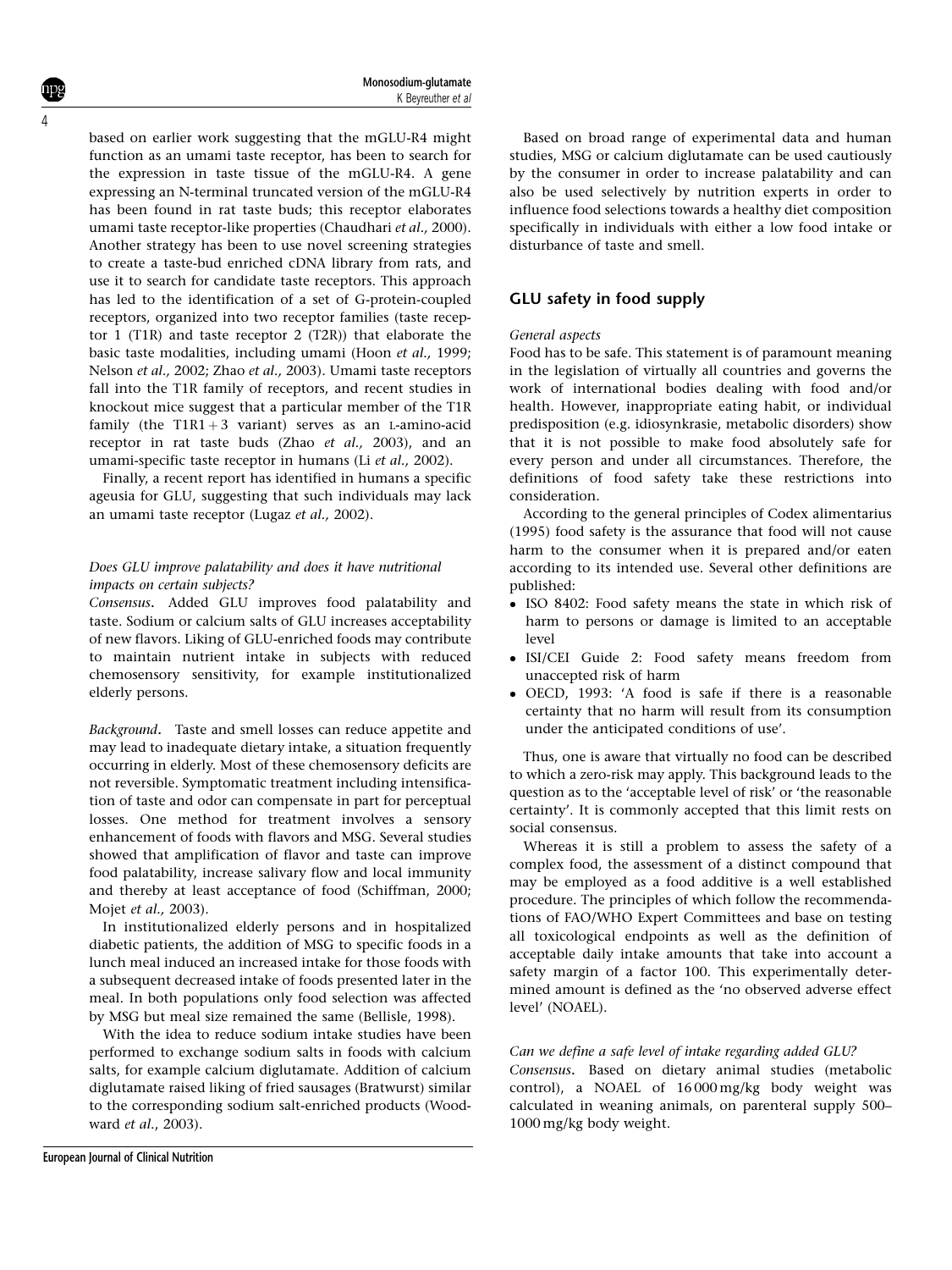Background. There is an early literature showing that free GLU can be administered chronically to humans in very large doses with no ill effect. An example of this is the study of Bazzano et al. (1970), in which doses up to 147 g/day GLU were given for 30 days or more, with no adverse effects reported (147 g/day in a 70 kg male would be about 210 mg/ kg bw/day). Other studies date even earlier that is from the 1940s through the 1960s, for the most part. In animals, there is the multigenerational study performed by Anantharaman in the 1970s (Anantharaman, 1979) using doses of 6000– 7000 mg/kg bw/day into male and female mice and generations of offspring with no ill effects whatsoever. But, no LOAEL or NOAEL has been set for added GLU, at least by the US Committee on Dietary Reference Intakes (Panel on Micronutrients, 2002).

## Do we have additional knowledge on the effect of added GLU on lung and immune system since 1997 until now?

Consensus. Two new studies showed that there are no adverse effects on the lung. Other new data derived from in vitro studies show differing results but these cannot be transferred to the situation of GLU derived from food. The existence of GLU-induced asthma, even in historypositive patients, has not been established firmly.

The information on the effects of high GLU concentrations on immunological parameters is scarce.

Background. In 1981, two experiments were described in which asthma attacks could be provoked by ingesting 2.5 g GLU (Allen and Baker, 1981). Recently, GLU receptors of the NMDA subtype have been identified in the lungs of rats, which might be responsible for the hypersensitivity of asthmatics (Dickmann et al., 2004). A survey of Schwartzstein (Schwartzstein, 1992) documented 19 cases of asthma attacks induced by GLU dosages (as MSG) in the gram range. Here, the design of the study has to be criticized: under double-blind conditions only a single attack could be provoked.

Concerning lungs in relation to asthma two studies have appeared since 1997. Woods (Woods et al., 1998) examined a group of asthmatic subjects who believed that added GLU was a cause of their asthma. They conducted a double-blind, placebo-controlled, crossover study  $(n = 12)$ ; subjects ingested placebo (lactose), 1 or 5 g MSG on separate test days, and lung function was followed for 12 h. They observed no significant effect of MSG on lung function at either dose, relative to placebo. Woessner et al. recruited groups of asthmatic patients who reported (a) sensitivity to added GLU  $(n = 30)$  and (b) no GLU sensitivity  $(n = 70)$ . Subjects received, single-blind, on separate days either placebo or 2.5 g MSG, and were followed for 12 h. All subjects were tested for aspirin sensitivity. Subjects who reported sensitivity to GLU showed no difference in response to placebo and MSG. Twelve of these subjects demonstrated aspiring sensitivity (a positive control). Subjects who reported no GLU sensitivity also showed no response to MSG; 80% of this group demonstrated aspiring sensitivity. The investigators concluded that MSG does not provoke bronchospasm (Woessner et al., 1999).

In a survey of Stevenson (Stevenson, 2000) a total of 45 patients out of four studies cited are listed. The survey was on patients who reported asthma attacks after the consumption of meals in oriental restaurants. None of the patients showed reactions on orally applied GLU per se. In contrast there are two former studies (Allen et al., 1987; Moneret-Vautrin, 1987) reporting GLU provoking a reaction – under simple blind conditions after discontinuing the antiasthma-medication – in 16 out of 62 high-risk patients. Out of a total of 109 asthmatics tested none showed reactions on oriental food and none reacted on oral GLU.

An inquiry brought only one study up in which high-dose GLU supplementation (up to 8% in the diet) improved significantly the immune status of rats recovering from chemotherapy. The immune-enhancing effect of dietary GLU was dose-dependent and more pronounced after a longer duration of dietary GLU intake (Lin et al., 1999).

## Can groups sensitive to GLU (derived from either natural food or food additives) be defined? Are there at present placebo controlled studies available sufficiently to either exclude or promote side effects of added GLU?

Consensus. No, there is no clear description of a sensitive phenotype. One multicenter study with real placebo did not find any effect of GLU when MSG was given with food. Another study did not show reproducible effects.

Background. Regarding GLU sensitivity, two articles are relevant since 1997 (Yang et al., 1997; Geha et al., 2000). Yang et al. conducted a double-blind study in self-identified, GLU-sensitive subjects. They received placebo or 5 g MSG in liquid in random order, and those showing a response to one of the treatments were retested with 1.25, 2.5 and 5 g MSG. A response was defined as any two of a list of 10 symptoms listed in a recent expert panel-government report (Raiten et al., 1995) Subjects reported any symptoms, and were unaware of the index symptoms being followed. In the first trial, 22 of 61 subjects responded to 5 g MSG, but not placebo (18 responded to neither treatment, six responded to both and 15 responded to placebo). When analyzed for order effects of treatment (an assessment of subject bias), positive responses to placebo were greater when it was administered during the first, rather than the second challenge. Subjects showing a response to one treatment only  $(n=37:22)$  $MSG + 15$  placebo; the study was double-blind) were then retested. An analysis of total occurrences in all subjects of the 10 index symptoms revealed that headache, muscle tightness, numbness, weakness and flushing were increased when MSG was ingested, and a dose-effect was evident.

The Yang study evaluated the total occurrence of all index symptoms of GLU, and did not require that subjects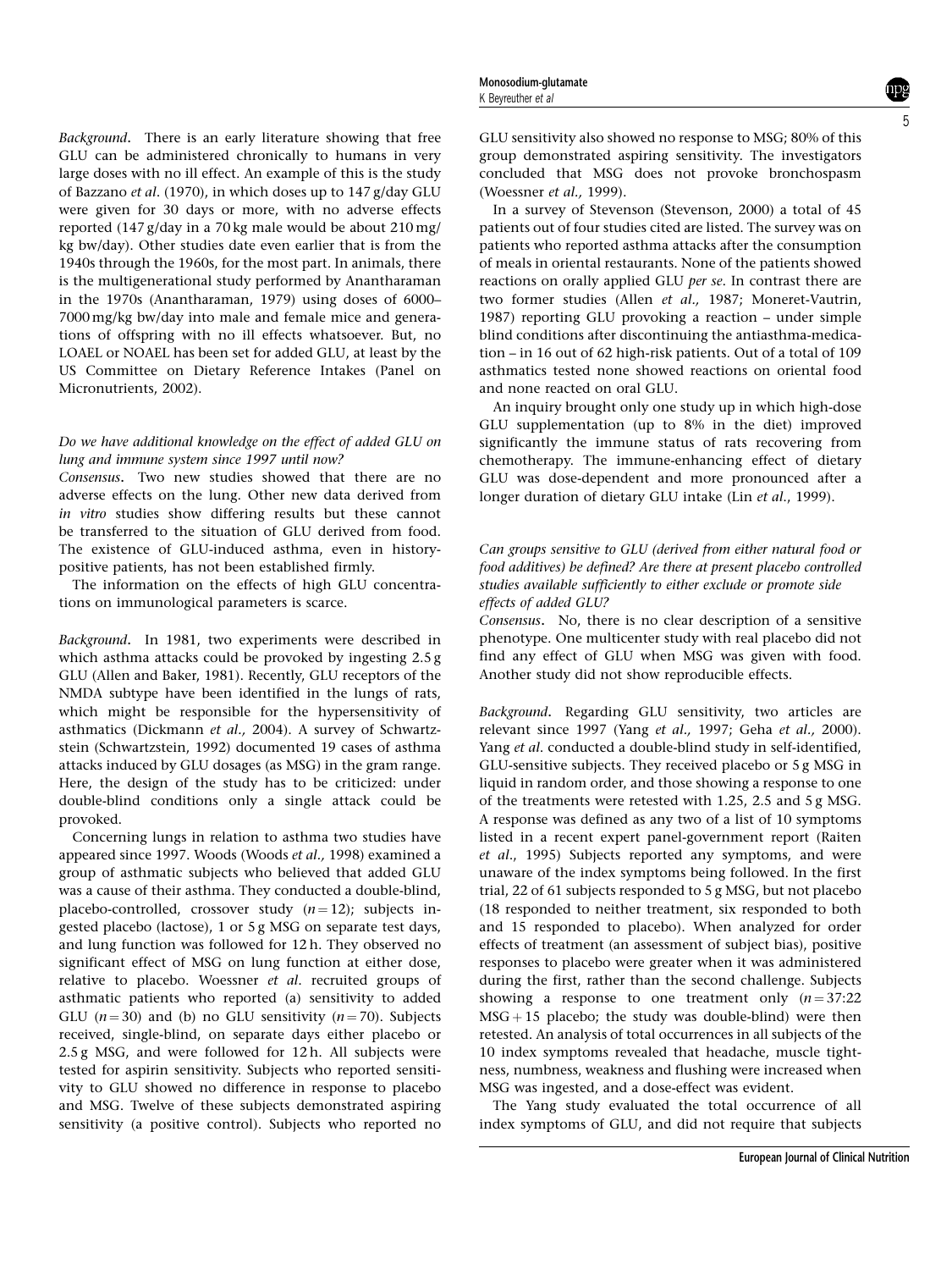show reproducibility of symptoms with retesting, a key issue of a recent US expert panel review (Raiten et al., 1995). Another recent study addressed the issue of symptom reproducibility among subjects who identified themselves as GLU sensitive.

The Geha study (Geha et al., 2000) had four sequential tests, the first two being identical to those in the Yang study (above). A total of 130 subjects entered the first phase of the study, in which they received, double-blind, placebo or 5 g MSG in liquid in random order on separate days, and symptoms were recorded for 2 h. Fifty subjects reported two or more index symptoms following MSG ingestion, and 0 or 1 following placebo, 19 reported two or more symptoms with MSG and placebo, 17 two or more symptoms with placebo, and 0 or 1 with MSG, and 44 0–1 symptoms with either MSG or placebo. Phase two (the dose–response study using 0, 1.25, 2.5 and  $5.0g$  MSG) entered 86 subjects (they included all subjects who had two or more responses to either or both treatments) and completed 69. In this phase, when total symptom occurrence was analyzed, the outcome was similar to that observed by Yang et al. (1997): more subjects reported index responses as MSG dose increased. However, the responses were then analyzed for reproducibility across both trials. As the MSG dose in the first trial was 5 g, the reproducibility of response to the 5 g dose was assessed over both trials. The criterion of symptom reproducibility was met by only 14 of the subjects (a total of 19 responded to MSG but not placebo, but only 14 had reproducible symptoms to MSG). Based on the expert panel report (Raiten et al., 1995) the next phase of the study, which included 12 of the 19 subjects who responded to MSG but not placebo (only 12 agreed to participate further), involved administering MSG (5 g) or placebo in capsules (to prevent their tasting the test substance) twice, each on separate occasions. Only two of the subjects reported two or more symptoms after MSG, but not placebo. However, neither subject reported the same symptoms following each MSG challenge. A final phase assessed symptom occurrence following the ingestion of food containing MSG (or placebo) on three separate occasions. Even though no subjects remained that had proven MSG-sensitivity, the two that responded to MSG, but not placebo, were invited to participate in this phase. Both subjects reported two or more symptoms in one of the three MSG trials, and the symptoms were not the same as reported in previous MSG challenges.

The study of Geha et al. demonstrates that when a group of self-identified, GLU sensitive individuals is asked to show reproducibility in symptoms, none can do so.

The conclusions of a subsequent review by the Federation of American Societies for Experimental Biology (FASEB) and the Federal Drug Administration (FDA) did not discount the existence of a sensitive subpopulation but otherwise concurred with the safety evaluation of JECFA and the SCF (Walker and Lupien, 2000).

The trend is going to exclude GLU from food additive intolerance list because of uncertainty (Young, 1997). In addition, hard clinical criteria are requested when testing patients with food additives (Asero, 2004).

## Central nervous system

#### General aspects

In cases of an impaired blood/brain barrier (BBB) GLU from blood might cross the barrier and might cause toxic effects even at physiological plasma levels.

As the gastrointestinal tract has a very high capacity for using GLU, dietary intake (free and bound GLU) has a minor impact on plasma levels. Only high concentrations (as bolus) (e.g.  $550 \mu$ mol/l) may lead to a transient increase of plasma level. Consequently food-derived GLU (including added GLU as food additive in normal amounts of  $\langle 1 g/day \rangle$  does not further increase the risk for toxic effects in cases of an impairment of BBB because plasma levels do not rise.

Does the BBB control the GLU transfer under normal conditions? Consensus. As long as BBB is intact there is no risk for GLU transfer across BBB.

Background. The BBB restricts and regulates the flux of substrates between the circulation and the central nervous system. To cross the barrier substances must either cross the lipoid cellular membranes or be transported by selected BBB carriers. GLU is a polar solute, thus the passive influx is limited to  $<1\%$  of that occurring at the blood vessels of other tissues (Smith, 2000).

## Are there conditions where this barrier function regarding GLU might be impaired?

Consensus. Several common brain pathologies are known to be associated with BBB disruption. There is no assured research data available whether augmented plasma levels in this situation influence synaptic GLU concentrations.

Background. There is evidence that a doubling of plasma GLU, for example after infusion of GLU containing parenteral nutrition augments brain edema in conditions with a lesioned BBB (Stover and Kempski, 1999). Elevated plasma GLU may also occur during anesthesia with isoflurane (Stover et al., 2004; Stover and Kempski, 2005).

#### Do we have data that might promote a relationship or role of added GLU in the development of neurological degenerative diseases under in vivo conditions?

Consensus. At present there is no scientific data available supporting the presumption of an involvement of added GLU in the development of human neurological disease.

Background. GLU functions in the CNS as excitatoric transmitter. Therefore, high intracellular GLU concentrations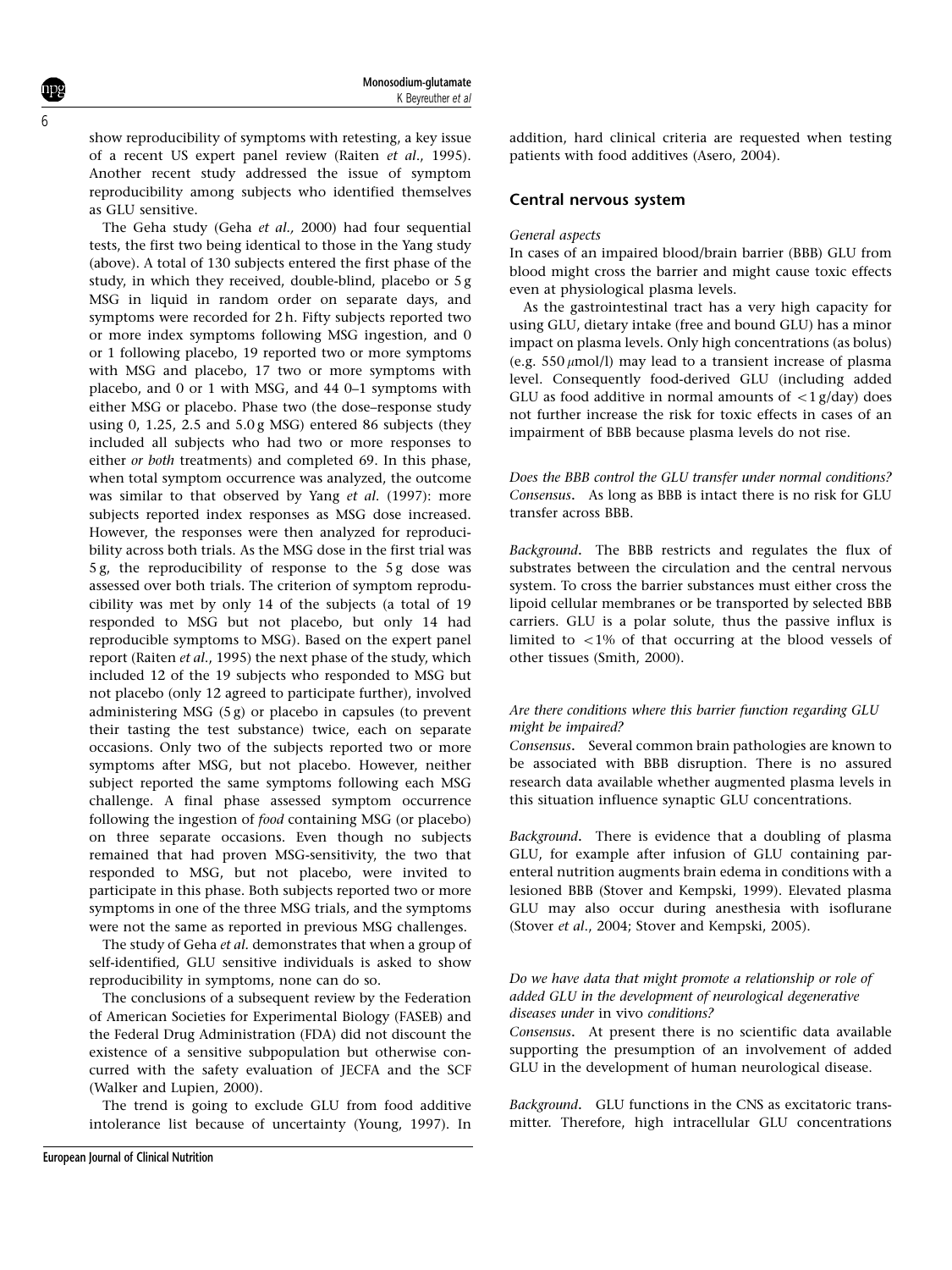concurrently with low extracellular concentrations have to be maintained. This will be reached on the one hand by a fast elimination of the released GLU by surrounding astrocytes and on the other hand by an active transport mechanism provided at the BBB which ensures that the spinal fluid (CSF)-GLU level is kept lower than the concentration in blood.

In the brain, GLU binds to the NMDA-receptor and controls the intra- and extracellular (synaptic) calcium levels. In times of overactivation there is a reinforced calcium influx into the cell leading finally to apoptosis. After ischemia in definite brain sections neurons will be destroyed. Out of these damaged cells GLU will be released and the CSF GLU level will increase. Therefore, primarily not infarcted brain sections will probably also be affected.

Basal synaptic concentrations of GLU are estimated to be in the 2–5  $\mu$ mol/l range, and rise to 50–100  $\mu$ mol/l following release (Daikhin and Yudkoff, 2000; Meldrum, 2000). Plasma GLU concentrations are typically  $50-100 \mu$ mol/l under normal conditions (Tsai and Huang, 1999; Fernstrom et al., 1996) and do not rise significantly even in the presence of sizable oral doses of MSG (Tsai and Huang, 1999). Plasma GLU concentrations appear to rise only when pharmacologic doses of MSG are administered. Hence, if the BBB were to become permeable (for review see Ballabh et al., 2004; Neuwelt, 2004), or BBB GLU transporters were to become compromised (they normally function to transport GLU out of the brain (O'Kane et al., 1999), one might imagine that synaptic GLU concentrations could rise, which would be sufficient to stimulate GLU receptors.

Few studies to date have searched for changes in BBB GLU transport in physiologic and pathophysiologic settings. However, a growing body of evidence addresses alterations in BBB permeability (typically to large molecules). For example, increases in BBB permeability have been reported to accompany aging (Shah and Mooradian, 1997), Alzheimers dementia (Skoog et al., 1998; Ujiie et al., 2003), type II diabetes (Starr et al., 2003), and hypertension (Mooradian, 1988; Mayhan, 1990; Ueno et al., 2004). BBB permeability also increases with increasing plasma osmolarity (Tamaki et al., 1984), and after the administration of certain drugs (Boertje et al., 1992). Presumably, increases in BBB permeability would permit increased entry of all molecules from the plasma, including molecules such as GLU. However, most studies that have specifically examined GLU transport (penetration) into the brain, deal with aging, in which GLU transport appears to be not different in adult and aged animals (Shah and Mooradian, 1997), and with hypertension, in which GLU uptake into brain may be increased (Tang et al., 1993; Al-Sarraf and Philip, 2003).

However, there is evidence that a doubling of plasma GLU, e.g. after infusion of GLU-containing parenteral nutrition augments brain edema in conditions with a lesioned blood brain barrier (Kempski et al., 1990). In those experiments the BBB of rats was focally destroyed by a freezing lesion, and water content of the brain was measured a day later. In

animals that had received a continuous infusion of GLU water content (edema) was significantly higher than in rats without GLU infusion. A doubling of plasma GLU concentrations was sufficient to cause this effect, and brain edema only worsened in those animals, which had elevated plasma GLU concentrations. GLU increases brain water content most likely as a consequence of glial GLU uptake systems, which eliminate extracellular GLU together with sodium ions and – osmotically obliged – water. The deterioration of brain edema hence was a direct consequence of homeostatic mechanisms that prevent interaction of extracellular GLU with neuronal receptor sites.

However, several caveats should be noted: (1) The GLU transporters at the BBB appear to be on the abluminal membrane, and function to transport GLU out of the brain (O'Kane et al., 1999). These transporters presumably would still function in situations in which BBB permeability has increased; (2) Glial and neuronal GLU transporters (Goldsmith, 2000; Meldrum, 2000) would also presumably remain functional under conditions of increased BBB permeability (except if the brain is ischemic, and thus oxygen deprived, such as during a stroke/vascular occlusion or under conditions of increased intracranial pressure), and help to keep brain ECF and basal synaptic GLU concentrations low; and (3) Dietary GLU and MSG, even at a very high dose in the daily diet (Tsai and Huang, 1999), do not raise plasma GLU concentrations (MSG intake is self-limiting, since it is not palatable at high concentrations in foods (Yamaguchi, 1987)); hence, dietary GLU or MSG should not influence synaptic GLU concentrations, per se, if BBB permeability were to be increased.

# Are toxicological data derived from animal experiments (dose–effect-relations) directly transferable to humans?

Consensus. Comparative functional and metabolic studies in a variety of animals including primates and human studies provide a rational safety evaluation for human beings.

Background. Relevant literature has already been summarized and listed (Biesalski et al., 1997; Walker and Lupien, 2000). Briefly, the toxicologic database available for review includes acute, subchronic and chronic toxicity studies as well as studies on reproductive toxicity and teratology in rats, mice and dogs. GLU has a very low acute toxicity under normal circumstances; the oral dose that is lethal to 50% of subjects ( $LD_{50}$ ) in rats and mice is 15000–18000 mg/kg bw, respectively. Subchronic and chronic toxicity studies of up to 2 years duration in mice and rats, including a reproductive phase, did not reveal any specific adverse effects at dietary levels of up to 4%. Reproduction and teratology studies using the oral route of administration have been uneventful indicating that the fetus and suckling neonate was not exposed to toxic GLU levels from the maternal diet through transplacental transfer. Based on these results from mammals

7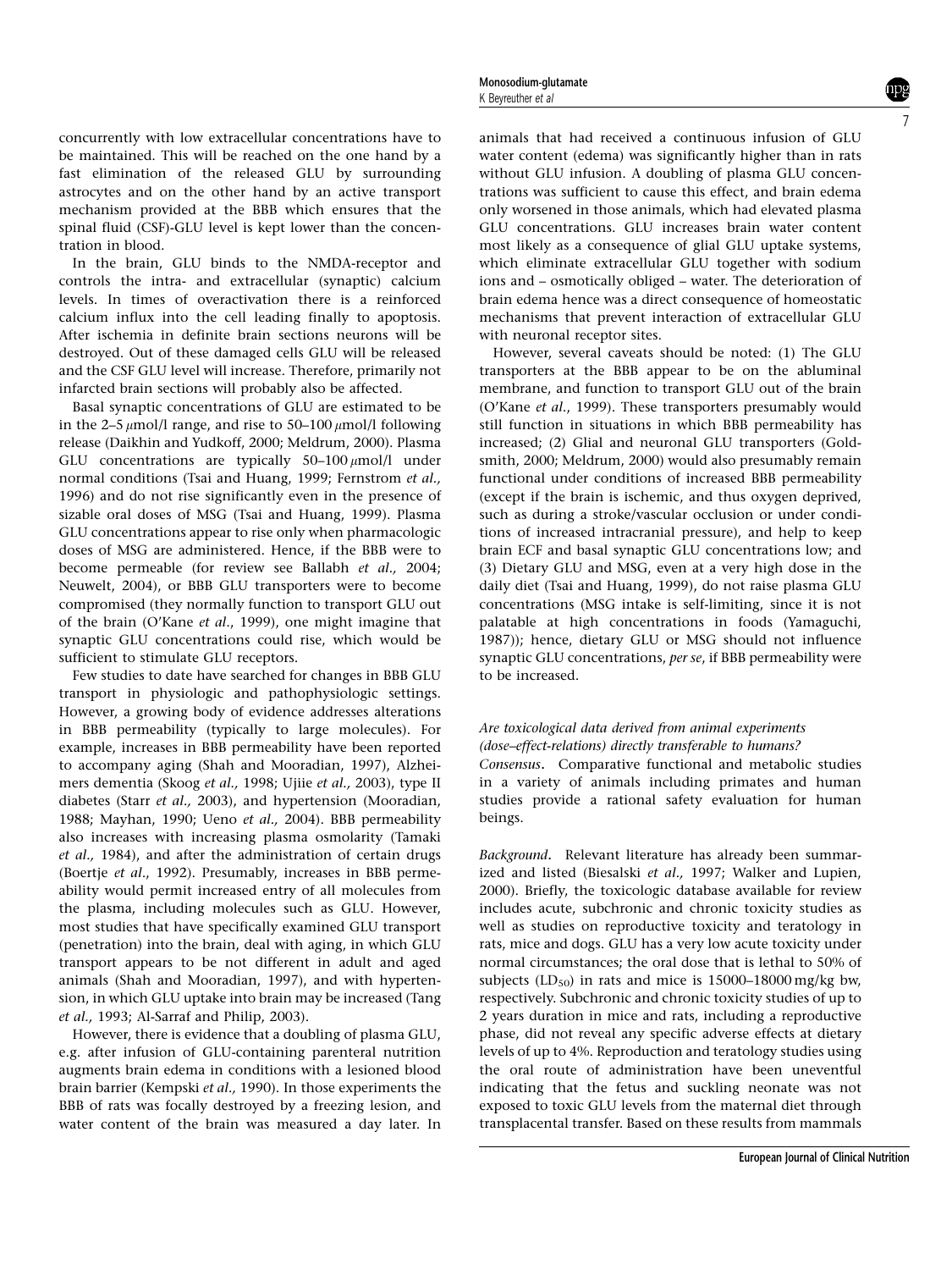8

authoritative organizations have affirmed the safety of added GLU at levels normally consumed by the general population.

#### Large doses of dietary GLU: do they have an impact on endocrine parameters?

Consensus. Very high doses of GLU influence the insulin reaction induced by an unphysiologically high glucose load.

Background. Recently, Chevassus et al. (2002) gave 10 g MSG or placebo in capsules orally to fasted human subjects at the time they received a 75 g glucose load, and followed the plasma insulin changes over time. There was a significant positive correlation between plasma insulin area-under-thecurve and peak plasma GLU concentrations, suggesting to the authors that GLU enhanced glucose-induced insulin secretion, consistent with the existence of stimulatory GLU receptors on pancreatic beta cells (Hinoi et al., 2004). In this study, peak plasma GLU concentrations were about doubled over baseline and placebo values. Studies of similar design have also been conducted by Graham and associates, but administering MSG (or a placebo) by itself to fasting subjects; with this design, significant increases in plasma insulin concentrations are clearly evident (Graham et al., 2000; Mourtzakis and Graham, 2002).

#### Are there any effects of GLU on neonatal development?

Consensus. Even in unphysiologically high doses GLU will not trespass in fetal circulation. Therefore, orally applied GLU is not expected to influence neonatal development.

Background. There is a single study on this topic by Anantharaman (1979), who conducted a multi-generation study in male and female mice exposed to MSG in a standard diet (at 1 or 4%). The average daily MSG intake at the higher dose was calculated to be 6000 mg/kg/day in males and 7200 mg/kg/day in females, extremely high doses. Animals were exposed to MSG at all ages and at all stages of development. No developmental or reproductive effects were noted. No histological incidences of brain lesions or brain abnormalities were noted.

#### Do babies fed with breast milk consume free GLU?

Consensus. Breast milk contains measurable amounts of free GLU with great individual variations. Babies, thus, consume higher amount of free GLU per kg body weight than during their later life.

Background. Free amino acids are constituents of the socalled nonprotein nitrogen fraction of human milk (Rudloff and Kunz, 1997; Agostoni et al., 2000). The total amount of free amino acids is around 3 mmol/l plasma with great variations (association with the nutritional behavior of the mother). GLU, glutamine and taurine are the prevalent

amino acids accounting for around 50% of total free amino acids (Agostoni et al., 2000; Ramirez et al., 2001). Actual analyses of free GLU in milk samples of mothers delivered on time revealed  $827 \pm 342 \mu$ mol/l for transitional milk and  $868+462 \mu$ mol/l for mature milk (Meinardus *et al.*, 2004; Jochum et al., 2006). Considering a daily feeding of 600 ml, a 4-kg-infant would ingest around  $130 \mu$ mol/kg (19 mg/kg) free GLU. Moreover, the intake of bound GLU would reach ca. 1.3–1.5 g/day depending of the protein content of the milk. The role of free amino acids in breast milk is still under debate. It is, however, speculated that especially free GLU and glutamine might have a double role of protecting the intestinal growth while supplying functional substrates to the nervous tissue (Agostoni et al., 2000; Jochum et al., 2006). Consequently, the intake of free GLU in suckling babies is seen as a useful physiological support of growth and metabolic development. In addition, GLU is seen as a rapidly available nitrogen donor in growing mammals due to its central role in transamination processes.

## **References**

- Agostoni C, Carratù B, Boniglia C, Riva E, Sanzini E (2000). Free amino acid content in standard infant formulas: comparison with human milk. J Am Coll Nutr 19, 434-438.
- Allen DH, Baker GJ (1981). Chinese-restaurant asthma. N Engl J Med 305, 1154–1155.
- Allen DH, Delohery MB, Baker G (1987). Monosodium L-glutamateinduced asthma. J Allergy Clin Immunol 80, 530–537.
- Al-Sarraf H, Philip L (2003). Increased brain uptake and CSF clearance of 14C-glutamate in spontaneously hypertensive rats. Brain Res 994, 181–187.
- Anantharaman K (1979). In utero and dietary administration of monosodium L-glutamate to mice: Reproductive performance and development in a multigeneration study. In: Filer LJ et al. (eds). Glutamic Acid: Advances in Biochemistry and Physiology. Raven Press: New York. pp 231–253.
- Anderson SA, Raiten DJ (1992). Safety of amino acids used as dietary supplements. Special Publications Office, Federation of American Societies for Experimental Biology: Bethesda, MD.
- Asero R (2004). Food additives intolerance: does it present as perennial rhinitis?. Head of the Allergy Unit, San Carlo Clinic, Paderno Dugnano (MI): Italy, United States. pp 25–29.
- Ballabh P, Braun A, Nedergaard M (2004). The blood-brain barrier: an overview: structure, regulation, and clinical implications. Neurobiol Dis 16, 1–13.
- Battaglia FC (2000). Glutamine and glutamate exchange between the fetal liver and the placenta. J Nutr 130, 974S–977S.
- Bazzano G, D'Elia JA, Olson RE (1970). Monosodium glutamate: feeding of large amounts in man and gerbils. Science 169, 1208–1209.
- Bellisle F (1998). Effects of monosodium glutamate on human food palatability. Ann NY Acad Sci 855, 438–441.
- Berkowitz VJ (2000). A view on high-protein, low-carb diets. *J Am* Diet Assoc 100, 1300–1303.
- Biesalski HK, Bässler KH, Diehl JF, Erbersdobler HF, Fürst P, Hammes W et al. (1997). Na-Glutamat. Akt Ernähr-Med 22, 169-178.
- Boertje SB, Ward S, Robinson A (1992). H<sub>2</sub>-receptors mediate histamine-induced variations in the permeability of the blood-brain barrier of rats. Res Commun Chem Pathol Pharmacol 76, 143–154.
- Burrin DG, Reeds PJ (1997). Alternative fuels in the gastrointestinal tract. Curr Opin Gastroenterol 13, 165–170.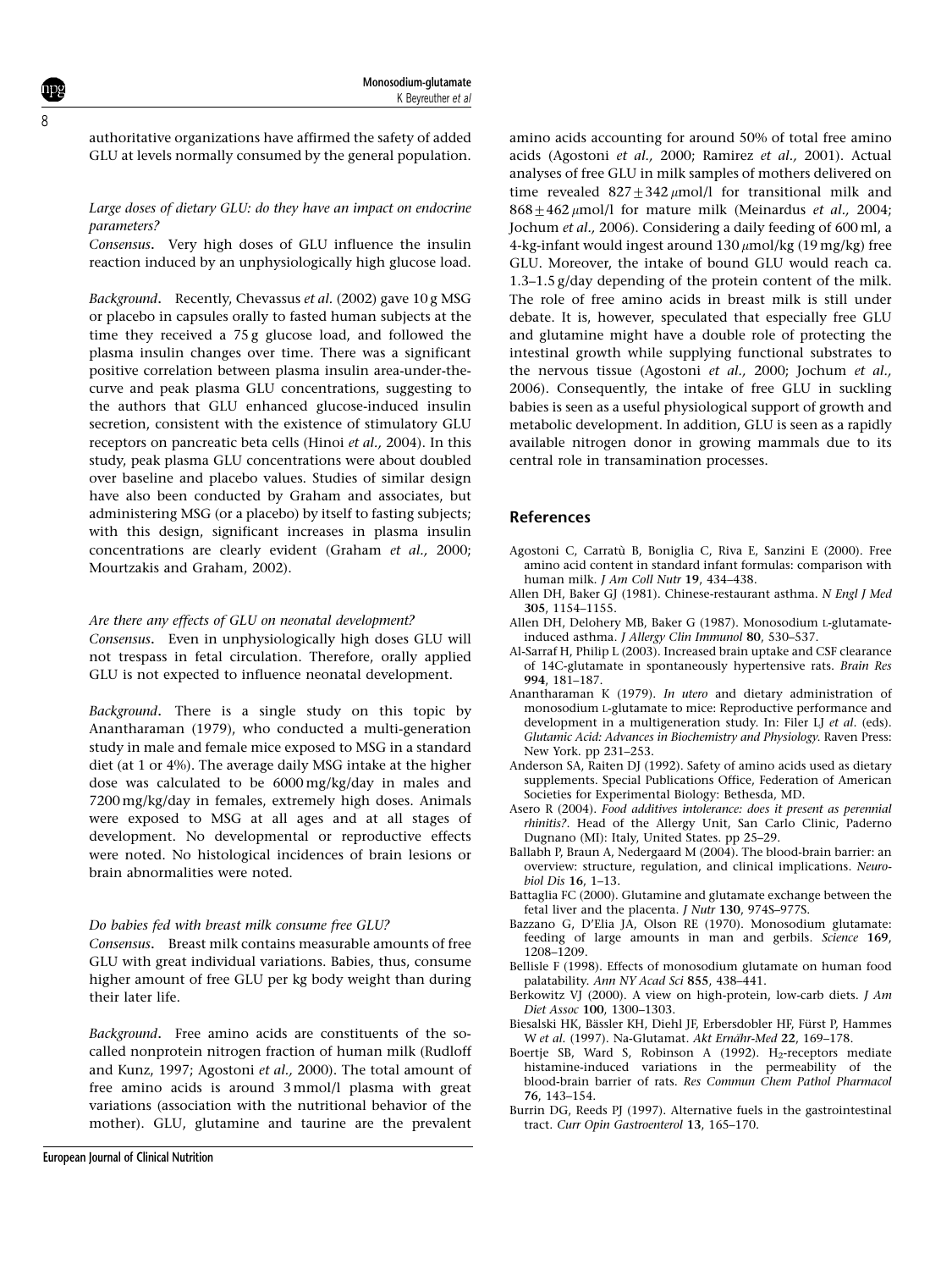- Chaudhari N, Landin AM, Roper SD (2000). A metabotropic glutamate receptor variant functions as a taste receptor. Nature Neurosci 3, 113–119.
- Chevassus H, Renard E, Bertrand G, Mourand I, Puech R, Molinier N et al. (2002). Effects of oral monosodium (L)-glutamate on insulin secretion and glucose tolerance in healthy volunteers. Br J Clin Pharmacol 53, 641–643.
- Daikhin Y, Yudkoff M (2000). Compartmentation of brain glutamate metabolism in neurons and glia. J Nutr 130, 1026S–1031S.
- Delay ER, Beaver AJ, Wagner KA, Stapleton JR, Harbaugh JO, Catron KD et al. (2000). Taste preference synergy between glutamate receptor agonists and inosine monophosphate in rats. Chem Senses 25, 507–515.
- Dickmann LJ, Locuson CW, Jones JP, Rettie AE (2004). Differential roles of Arg97, Asp293, and Arg108 in enzyme stability and substrate specificity of CYP2C9. Mol Pharmacol 65, 842–850.
- Dillon PM (1993). Invasion of the MSG-free ingredients. Food Eng 64, 133–136.
- Fernstrom JD, Cameron JL, Fernstrom MH, McConaha C, Weltzin TE, Kaye WH (1996). Short-term neuroendocrine effects of a large oral dose of monosodium glutamate in fasting male subjects. J Clin Endocrinol Metab 81, 184–191.
- Fernstrom JD, Garattini S (2000). International symposium on glutamate. J Nutr 130 (Suppl 4), 891S–1079S.
- Fürst P, Stehle P (2004). What are the essential elements needed for the determination of amino acid requirements in humans? J Nutr 134, 1558S–1565S.
- Garattini S (2000). Glutamic acid, twenty years later. J Nutr 130, 974S–977S.
- Geha RS, Beiser A, Ren C, Patterson R, Greenberger PA, Grammer LC et al. (2000). Multicenter, double-blind, placebo-controlled, multiple-challenge evaluation of reported reactions to monosodium glutamate. J Allergy Clin Immunol 106, 973–980.
- German Nutrition Society (2004). The Nutrition Report 2004. Bonn, Germany: Deutsche Gesellschaft für Ernährung - MedienService.
- Goldsmith PC (2000). Neuroglial responses to elevated glutamate in the medial basal hypothalamus of the infant mouse. J Nutr 130, 1032–1038.
- Graham TE, Sgro V, Friars D, Gibala MJ (2000). Glutamate ingestion: the plasma and muscle free amino acid pools of resting humans. Am I Physiol Endocinol Metab 278, E83-E89.
- Hinoi E, Takarada T, Ueshima T, Tsuchihashi Y, Yoneda Y (2004). Glutamate signaling in peripheral tissues. Eur J Biochem 271, 1–13.
- Hoon MA, Adler E, Lindemeier J, Battey JF, Ryba NJ, Zuker CS (1999). Putative mammalian taste receptors: a class of taste-specific GPCRs with distinct topographic selectivity. Cell 96, 541–551.
- Hundal HS, Watt PW, Rennie MJ (1986). Amino acid transport in perfused rat skeletal muscle. Biochem Soc Transactions 14, 1070–1071.
- Jochum F, Meinardus P, Alteheld B, Colling S, Fusch C, Stehle P (2006). Total glutamine content in preterm and term human breast milk. Acta Paediatr 95, 985–990.
- Kempski O, Andrian UV, Schürer L, Baethmann A (1990). Intravenous glutamate enhances edema formation after a freezing lesion. Adv Neurol 52, 219–222.
- Kovacevic Z, McGivan JD (1983). Mitochondrial metabolism of glutamine and glutamate and its physiological significance. Physiol Rev 63, 547–605.
- Kuhn KS, Stehle P, Fürst P (1996). Glutamine content of protein and peptide-based enteral products. J Parenter Enteral Nutr 20, 292–295.
- Kurihara K, Kashiwayanagi M (2000). Physiological studies on umami taste. J Nutr 130, 931S–934S.
- Li X, Staszewski L, Xu H, Durick K, Zoller M, Adler E (2002). Human receptors for sweet and umami taste. Proc Natl Acad Sci (USA) 99, 4692–4696.
- Lin CM, Abcouwer SF, Souba WW (1999). Effect of dietary glutamate on chemotherapy-induced immunosuppression. Nutrition 15, 687–696.
- Low SY, Taylor PM, Hundal HS, Pogson CI, Rennie MJ (1992). Transport of L-glutamine and L-glutamate across sinusoidal membranes of rat liver. Effects of starvation, diabetes and corticosteroid treatment. Biochem J 284, 333–340.
- Lugaz O, Pillias AM, Faurion A (2002). A new specific ageusia: some humans cannot taste L-glutamate. Chem Senses 27, 105–115.
- Mayhan WG (1990). Disruption of blood–brain barrier during acute hypertension in adult and aged rats. Am J Physiol 258, H1735–H1738.
- Meinardus P, Alteheld B, Colling S, Fusch C, Jochum F, Stehle P (2004). Glutamine content in breast milk after term and preterm delivery. Clin Nutr 23, 894.
- Meldrum BS (2000). Glutamate as a neurotransmitter in the brain: review of physiology and pathology. J Nutr 130, 1007S–1015S.
- Mojet J, Heidema J, Christ-Hazelhof E (2003). Taste perception with age: generic or specific losses in supra-threshold intensities of five taste qualities? Chem Senses 28, 397–413.
- Moneret-Vautrin DA (1987). Monosodium glutamate induced asthma: study of the potential risk in 30 asthmatics and review of the literature. Allergic Immunol 19, 29–35.
- Mooradian AD (1988). Effect of aging on the blood–brain barrier. Neurobiol Aging 9, 31–39.
- Mourtzakis M, Graham TE (2002). Glutamate ingestion and its effects at rest and during exercise in humans. J Appl Physiol 93, 1251–1259.
- Nakamura M, Kurihara K (1991). Canine taste nerve responses to monosodium glutamate and disodium guanylate: differentiation between umami and salt components with amiloride. Brain Res 541, 21–28.
- Nelson G, Chandrashekar J, Hoon MA, Feng L, Zhao G, Ryba NJ et al. (2002). An amino-acid taste receptor. Nature 416, 199–202.
- Neuwelt EA (2004). Mechanisms of disease: the blood–brain barrier. Neurosurgery 54, 131–140.
- O'Kane RL, Martinez-Lopez I, DeJoseph MR, Vina JR, Hawkins RA (1999). Na +-dependent glutamate transporters (EAAT1, EAAT2, and EAAT3) of the blood–brain barrier. A mechanism for glutamate removal. J Biol Chem 274, 31891–31895.
- Panel on Macronutrients: Protein and Amino Acids (2002) In: Dietary Reference Intakes for Energy, Carbohydrate, Fibre, Fat, Fatty Acids, Cholesterol, Protein and Amino Acids (Macronutrients). Institute of Medicine (Ed.) National Academies Press:Washington, D.C, pp 10.1–10143.
- Raiten DJ, Talbot JM, Fisher KD (1995). Analysis of adverse reactions to monosodium glutamate (MSG). FASEB Life Sciences Research Office: Bethesda, MD. pp 1–163.
- Ramirez I, DeSantiago S, Tovar AR, Ortiz N, Torres N (2001). Amino acid intake during lactation and amino acids of plasma and human milk. Adv Exp Med Biol 501, 415–421.
- Reeds PJ, Burrin DG, Stoll B, Jahoor F (2000). Intestinal glutamate metabolism. J Nutr 130, 978S–982S.
- Rhodes J, Titherley AC, Norman JA, Wood R, Lord DW (1991). A survey of the monosodium glutamate content of foods and an estimation of the dietary intake of monosodium glutamate. Food Add Contam 8, 663–672.
- Rudloff S, Kunz C (1997). Protein and nonprotein nitrogen components in human milk, bovine milk, and infant formula: quantitative and qualitative aspects in infant nutrition. J Pediatr Gastroenterol Nutr 24, 328–344.
- Schiffman SS (2000). Intensification of sensory properties of foods for the elderly. J Nutr 130, 927S–930S.
- Schwartzstein RM (1992). Pulmonary reactions to monosodium glutamate. Pediatr Allergy Immunol 3, 228–232.
- Shah GN, Mooradian AD  $(1997)$ . Age-related changes in the blood– brain barrier. Exp Gerontol 32, 501–519.
- Skoog I, Wallin A, Fredman P, Hesse C, Aevarsson O, Karlsson I et al. (1998). A population study on blood–brain barrier function in 85 year-olds: relation to Alzheimer's disease and vascular dementia. Neurology 50, 966–971.